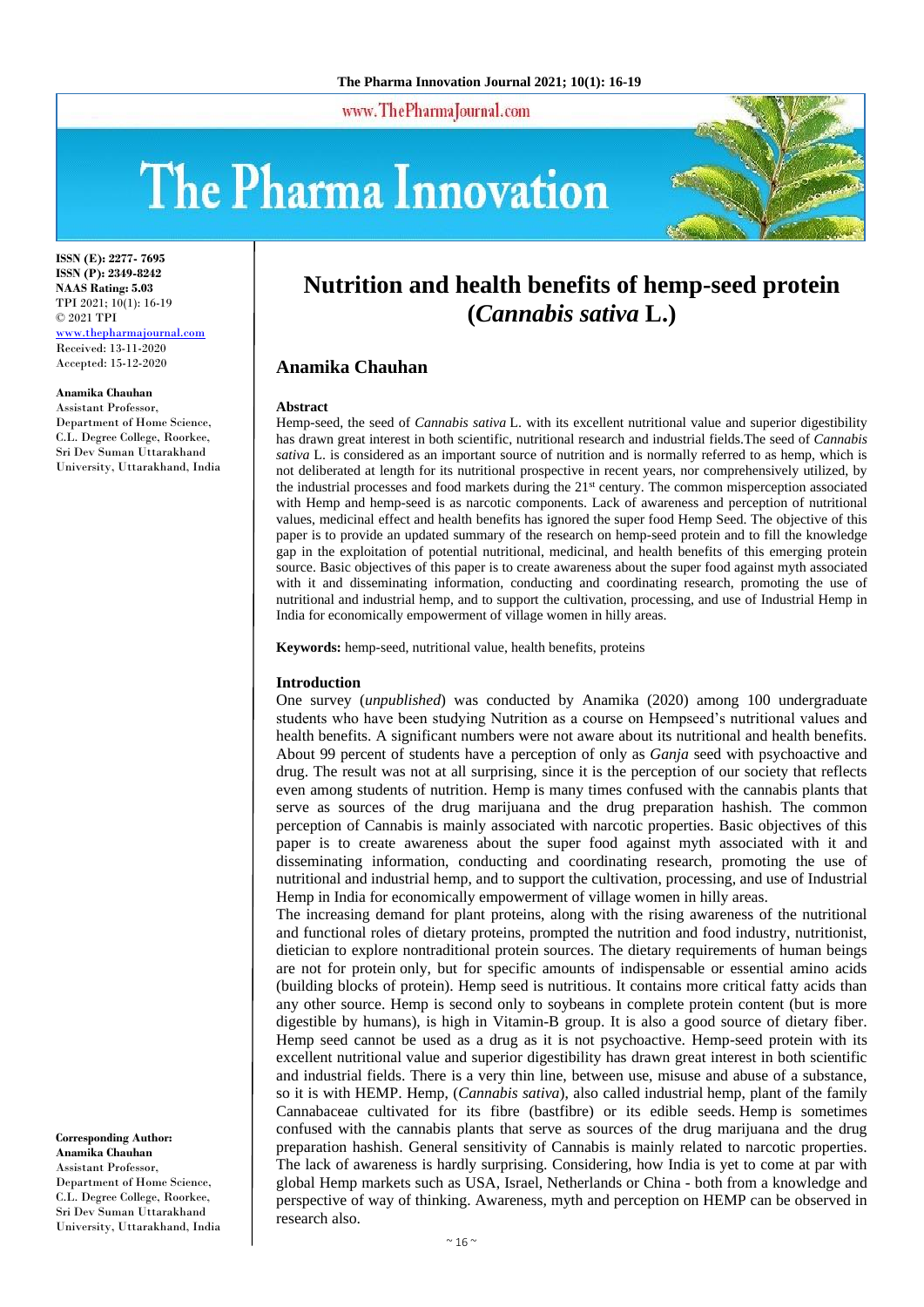Number of publications reported in the Scopus system containing the term "hemp protein" in the title, abstract, and keywords within the years 1960 to 2000 was only 37. However, because of the high nutritional value, hemp-seed protein has drawn increasing attention in scientific research, and this is well reflected in the progressive increase in the number of scientific publications related to the term "hemp protein". During 2010 to 2018, there were 270 publications reported in Scopus. It is our responsibility to draw that line between awareness and perception, use and abuse of HEMP (*Cannabis sativa*) for nutritional values and health benefits.

Hemp (*Cannabis sativa* L.) is subdivided into two key subvarieties: *Indica* and *Sativa*. The *Indica* species is known to have higher quantum of THC i.e. tetrahydrocannabinol (chemical responsible for most of marijuana's psychological effects), while *Sativa* comprises more of CBD or cannabidiol which consists of nutritional and medicinal properties. Because of *Indica* species, the *Cannabis sativa*, though they did not face any major hurdles from a policy point of view, they did come across from a mindset perspective in a market, that is yet to mature as far as understanding and awareness on Hemp is concerned. Of course, there were the usual naysayers too, who said '*log kyakahenge'* [what will people say] backed up with statements that hinted on mass popularization with rising awareness of the nutritional and functional roles of dietary proteins "HEMPSEEDS".

Prior to 2013, Hemp (Cannabis) was rarely mentioned or raised as an appealing opportunity for new industrial and medicinal development horizons, primarily due to the predetermined stigma, surrounding the recreational use of Cannabis combined with the fear of industrial and medicinal cannabis being misused and re-directed to the illicit Cannabis market.

India had formulated a policy to allow cultivation of nonnarcotic cannabis in 1985 but the policy remained unimplemented as the country did not lay down proper procedures for its cultivation and the stigma associated with mindset and the fear of being misused as narcotics drug.

Uttarakhand, incidentally, become the first State in the Indian subcontinent to allow commercial cultivation of Hemp crop. In 2018, the State Government had sanctioned license to the Indian Industrial Hemp Association (IIHA) to grow the fiber on 1000 hectares. Uttarakhand state has also highlighted interesting facets when it came to the use of Hemp seeds. For instance, in the Kumaon region of Uttarakhand, they mix '*chutney'* made of hemp seeds, as a part of daily meals, as it is rich in taste and helps to keep warm in the weather. The Hemp fiber is also used to make rope to tie the cattle in some part of the hilly region of the Kumaun.

## **What Are Hemp Seeds?**

Hemp hearts, or hemp seeds, are the seeds of the hemp plant, or *Cannabis sativa.* They are technically nuts but are referred to as seeds or hearts. This super food is consumed for its omega-3 and omega-6 fatty acids and its antioxidant effects. Hemp seeds are an excellent source of nutrients, especially unsaturated fatty acids and essential amino acids. According to the Unites States Department of Agriculture (USDA), 28 grams (about 2 tablespoons) of hemp seeds contains about: 161 calories, 3.3 grams carbohydrates, 9.2 grams protein, 12.3 grams fat, 2 grams fiber, 2.8 milligrams manganese (140 percent DV),15.4 milligrams vitamin E (77 percent DV), 300 milligrams magnesium (75 percent DV), 405 milligrams phosphorus (41 percent DV), 5 milligrams zinc (34 percent

DV), 3.9 milligrams iron (22 percent DV), and 0.1 milligram copper (7 percent DV).

Besides, an excellent source of nutrition and nutritional value researchers agree that hemp seeds have incredible health benefits like Excellent 3:1 balance of omega-3 and omega-6 fatty acids, which promote cardiovascular health; High in GLA (Gamma-linolenic acid), an essential omega-6 fatty acid that's been proven to naturally balance hormones and "Perfect protein" not only containing all of the 20 amino acids, but also, each of the nine essential amino acids, that human bodies cannot produce. Researches also show that the benefits of hemp seeds include their ability to alleviate constipation, support cardiovascular health, improve dermatological issues and ameliorate gastrointestinal diseases due to its nutritional value and medicinal effects. So the Hemp Seeds be treated as super food. This may be the reason during 2010 to 2018, there were 270 publications reported in Scopus on Hemp protein.

## **Nutritional Values of Hemp Seed**

Nutrition is provided by the nutrients present in food. Nutrients can be defined as the chemical constituents of food that must be supplied to the body in suitable amounts. They perform specific functions in our body and are required in different amounts. The nutrients like carbohydrates, protein, fat and water are required by our body in greater amounts and are called macronutrients. Vitamins and minerals are micronutrients and required by our body in smaller amounts. Intake of nutrients in proper amounts helps in maintaining a proper nutritional status.

Due to Hempseed's well recognized nutritional value, food manufacturers have developed a wide range of retail products from hemp, such as nuts, oil, protein flour, energy bars, granola, hemp nut butter, pasta, and ice cream (Leson, 2006)  $^{[3]}$ . A recent emphasis has been on hemp protein, which is used not only as a nutritive additive but also as a functional ingredient in formulated foods to enhance the product quality attributes. The low allergenicity of hemp protein when compared with most of other plant proteins also permits it as a substitute for other proteins in some food products. The use of hempseed protein products as an alternative to the commonly used casein, whey, wheat, and soy protein is on a rise. For instance, some studies have shown that hemp protein products can be used as value added ingredients in the production of bread with increased protein and macro and microelement contents, and lower baking loss and baking time (Korus *et al.*, 2017(b) [2], Lukin & Bitiutskikh, 2017 & Pojić *et al*., 2014) [4, 5]. The color of hemp-seed protein products can range from light tan to dark brown, depending on the pH condition used during processing and the temperature involved in the final product drying. The key to keeping hemp protein competitive in the plant protein market is to assure its nutritional value, functionality, safety, and acceptabiblity sensory characteristics. According to Callaway, 2004 hemp seeds contains about Vitamin E(90mg/100g), α-Tocopherol(  $5mg/100g$ ),  $\gamma$ -Tocopherol (85mg/100g),  $\text{Thiamine}(B1)(0.4\text{mg}/100\text{g})$ ,  $\text{Riboflavin}(B2)$   $(0.1\text{mg}/100\text{g})$ , Phosphorus(P) (1.160mg/100g), Potassium(K)(859mg/100g), Magnesium(Mg)(483mg/100g), Calcium(Ca) (145mg/100g), Iron(Fe)  $(14mg/100g)$ , Sodium(Na)( $12mg/100g$ ), Manganese(Mn) (7mg/100g), Zinc(Zn) (7mg/100g), Copper(Cu)(2mg/100g) vitamins and minerals with nutritional values.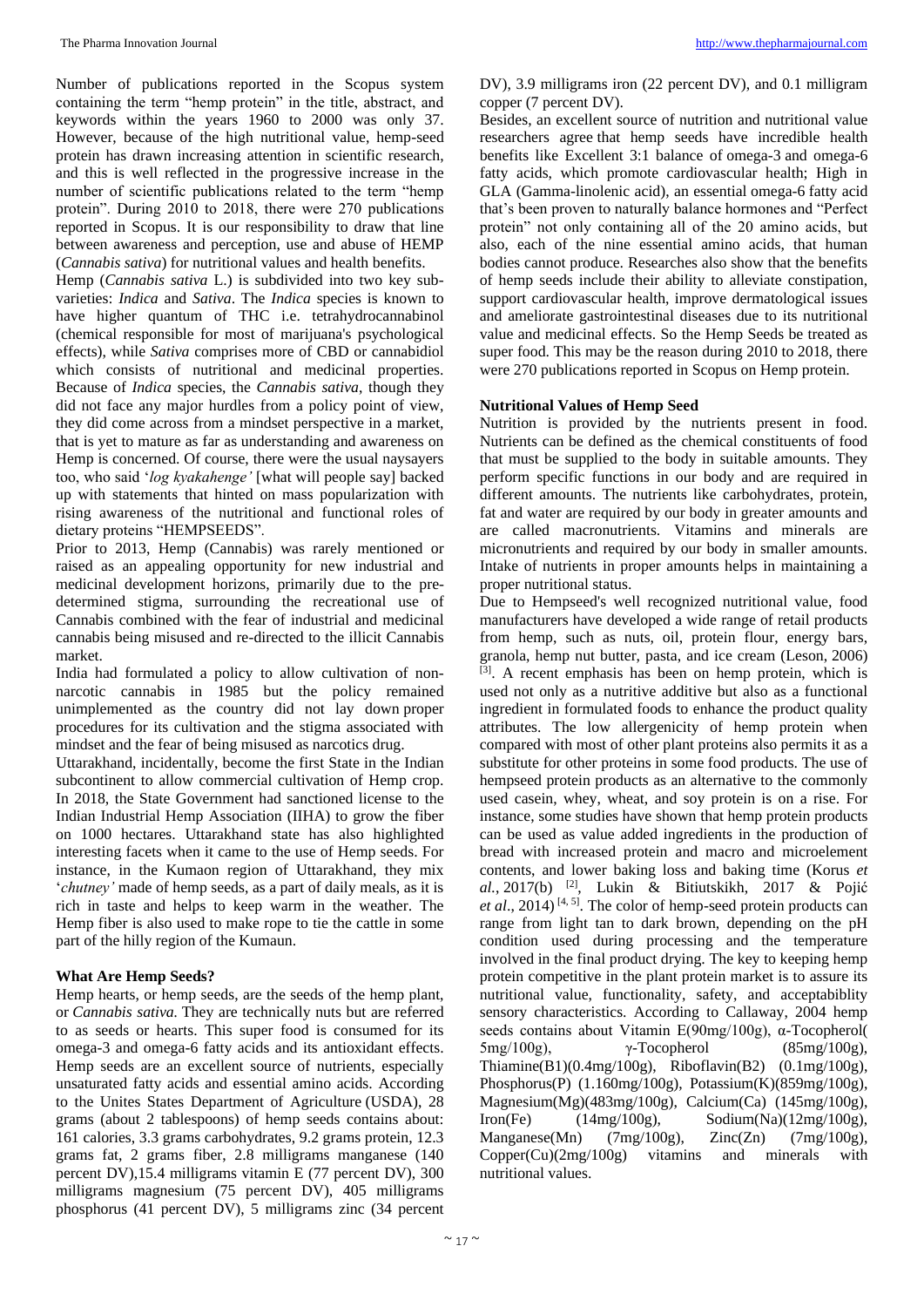#### **Medicinal Values and Health Benefits of Hemp-seed**

Nutritionist, Dieticians, Food Scientists and Industry associated with nutrition advocates medicinal values and health benefits of hemp-seed. Many of the medicinal values and health benefits are scientifically established and some need to be further research on culture specific population. The following few are medicinal and health benefits of hempseed.

# **1. Rich in GLA**

Gamma-linolenic acid (GLA) is an essential structural block for some prostaglandins -hormone-like chemicals in the human body that help smooth muscles, control inflammation and body temperature. GLA is also vital to other body functions. Research published in the *European Journal of Pharmacology* indicates that GLA-supplemented diets attenuate inflammatory responses. GLA and GLA-rich foods like hemp seeds have also been observed to help people with ADHD (Attention deficit hyperactivity disorder), Breast pain, Diabetes and diabetic neuropathy, Heart disease, High blood pressure, Multiple sclerosis, Obesity, Premenstrual syndrome, Rheumatoid arthritis and Skin allergies.

# **2. May Alleviate Arthritis and Joint Pain**

Various researches have shown that hemp hearts and hemp seed oil can be significantly helpful in relieving rheumatoid arthritis symptoms. One study published in the *Journal of Ethnopharmacology* took a look at hemp seed oil's effects on arthritis. Researchers found that hemp seed oil treatment lowered the survival rate of MH7A rheumatoid arthritis fibroblast-like synovial cells. It was found that hemp seed oil has anti-arthritic effects. It can also help patients suffering from anti-arthritic symptoms.

# **3. Aid Weight Loss**

According to a systematic review published in the *Journal of the American College of Nutrition*, fiber intake is associated with a lower body weight. Consumption of hemp seeds works as a natural appetite suppressant. Adding these seeds, and other high-fiber foods, to daily meals will help to curb excess hunger. It is to some extent due to the fiber content, which promotes satiety and in turn aids weight loss. This can likely be due to satiety and energy intake after eating a meal high in fiber.

# **4. Improves Digestive Health**

Hemp seeds robust immune system. A study published in the *American Journal of Gastroenterology* found that hemp seed pill treatment was effective for relieving functional constipation. Due to its high insoluble and soluble fiber compositions, hemp hearts provide more than enough bulk to keep gastrointestinal system regular.

# **5. Boosts Hair, Skin and Nail Health**

Hemp seed benefits for skin and hair. It goes a long way in improving dry, red, flaking skin. Mostly it is used in highend cosmetic products; hemp oil is oftentimes included in lip balms, lotions and soaps. The oil in hemp seeds penetrates the inner layers of the skin and promotes healthy cell growth. In fact, researchers studying the effects of oil extracted from hemp hearts on atopic dermatitis, or eczema, a skin condition that causes inflammation and dry skin, found that patients' symptoms improved a lot with the use of the hemp seed oil. Since the hemp oil is also good for skin disorders, such as psoriasis and eczema, it's also a good idea to add the

plant's seeds to diet to maximize these benefits. One can also use as a homemade skin cream after combining hemp seed oil, Shea butter and essential oils like lavender.

# **6. Reduces Inflammation**

Hemp seed helps to naturally reduce inflammation levels and strengthen the immune system because of its perfect fatty acid profile of omega-3 fats and Gamma-linolenic acid (GLA). Research published in *American Chemical Society Omega* indicates that hemp seed has immunomodulating, antioxidant and anti-aging effects.

# **7. Heart Health**

Some of the prominent elements in building a healthy heart include fiber, plant-based protein, healthy fats and eating less sugar. Ingredients of hemp seeds help in doing all of these things for a healthy heart. Researches on animals and humans strongly suggest that hemp seeds can improve cardiovascular health. It can also improve high blood pressure. One to two tablespoons of hemp seeds in a morning smoothie can help to naturally lower blood pressure, reduce LDL cholesterol, raise HDL cholesterol and improve triglycerides (Source: https://draxe.com/nutrition/7-hempseed-benefits-nutrition-profile/).

## **How to Use Hemp Seeds**

These days, one can find hemp seeds in most grocery stores and health food stores in metro cities and e-market place like Amazon. They have a typical mild nutty taste. Hemp seeds are used to make several products, including the following:

**Hemp nut butter:** The seeds are also ground and made into hemp nut butter, which one can consume like one would peanut or almond butter.

**Hemp milk:** Much like almond milk, one can use hemp milk as a dairy-free alternative. Hemp milk is a tasty and nutrientrich addition to any smoothie recipe.

**Hemp-seed oil:** Hemp-seed oil is on the grocery store shelves, too. It's best to use hemp-seed oil as finishing oil rather than as cooking oil. Drizzle it on salads and pastas or other dishes. One can also use hemp seed oil topically to moisturize your skin, reduce signs of aging and boost hair health.

**Hemp protein powder:** This is an excellent plant-based protein powder that supplies omega-3s, essential amino acids, magnesium and iron.

## **How to make healthy, attractive diets?**

Hemp seeds are sensitive to heat and light. It's also best to store them in a cool, dry place or in the fridge. There are quite a few ways to use the seeds and the butter, milk and oil that's made from them. Here are some ideas:

- Add hemp seeds to smoothies or grind them up and sprinkle them on yogurt, cereal or other meals.
- Make this Tropical Acai Bowl Recipe that's made with mango and hemp hearts.
- Try recipes that incorporate hemp hearts, like this Pecan Coconut Balls.
- Combine hemp protein powder with your favorite milk (like almond or coconut milk) to make a plant-based protein shake for before or after workouts.